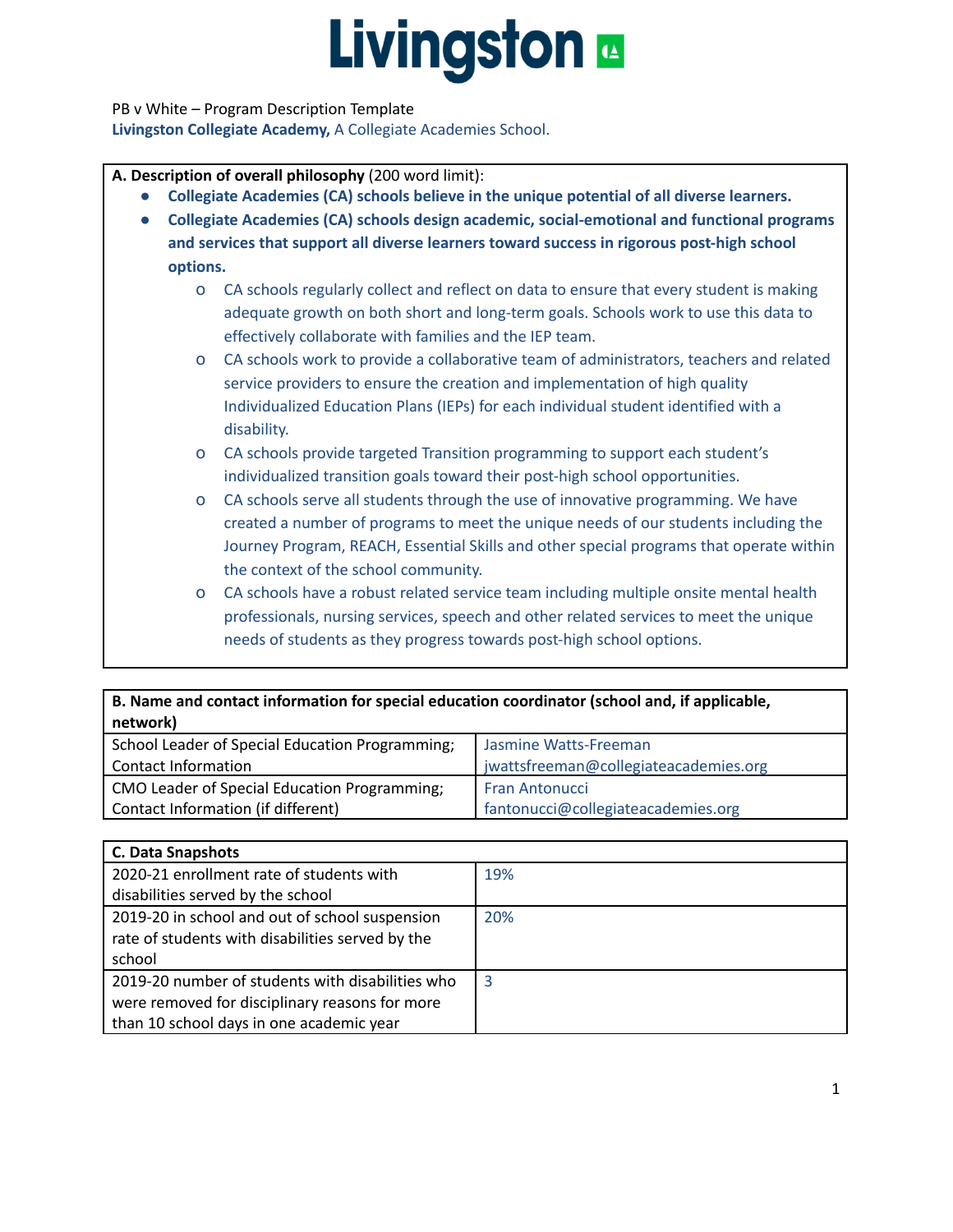PB v White – Program Description Template **Livingston Collegiate Academy,** A Collegiate Academies School.

| D. Description of how pupil appraisal, special education, and related services are provided by the |                                                                                                                                  |  |  |  |
|----------------------------------------------------------------------------------------------------|----------------------------------------------------------------------------------------------------------------------------------|--|--|--|
| school                                                                                             |                                                                                                                                  |  |  |  |
| Main point of contact if a                                                                         | Appraisal/Evaluation<br>Director of Student Support:                                                                             |  |  |  |
| parent would like to                                                                               | Jasmine Watts-Freeman                                                                                                            |  |  |  |
| request an evaluation                                                                              | jwattsfreeman@collegiateacademies.org                                                                                            |  |  |  |
| Response to Intervention                                                                           | Examples of universal screeners:                                                                                                 |  |  |  |
| Overview                                                                                           | <b>Reading Screeners:</b>                                                                                                        |  |  |  |
|                                                                                                    | MAP Reading - Assesses grade level reading comprehension<br>$\bullet$                                                            |  |  |  |
|                                                                                                    | Really Great Reading Phonics Screeners - Assesses phonics skills<br>$\bullet$                                                    |  |  |  |
|                                                                                                    | Fluency CBM - Assesses ability to fluently read texts<br>$\bullet$                                                               |  |  |  |
|                                                                                                    | Further screenings are available and used for students in specialized<br>$\bullet$                                               |  |  |  |
|                                                                                                    | programs depending on their level of need.                                                                                       |  |  |  |
|                                                                                                    |                                                                                                                                  |  |  |  |
|                                                                                                    | <b>Math Screeners:</b><br>MAP Math - Assesses grade level numeracy ability<br>$\bullet$                                          |  |  |  |
|                                                                                                    | Further screenings are available and used for students in specialized<br>$\bullet$                                               |  |  |  |
|                                                                                                    |                                                                                                                                  |  |  |  |
|                                                                                                    | programs depending on their level of need.                                                                                       |  |  |  |
|                                                                                                    | <b>Social-Emotional Screeners:</b>                                                                                               |  |  |  |
|                                                                                                    | Strengths and Difficulties Questionnaire (SDQ)**<br>$\bullet$<br>Screener not administered if parents do not consent.<br>$\circ$ |  |  |  |
|                                                                                                    | <b>Speech Language Screeners:</b>                                                                                                |  |  |  |
|                                                                                                    | Clinical Evaluation of Language Fundamentals (CELF-5)**                                                                          |  |  |  |
|                                                                                                    | Screener not administered if parents do not consent.                                                                             |  |  |  |
|                                                                                                    | Examples of reading interventions:                                                                                               |  |  |  |
|                                                                                                    | <b>Really Great Reading Phonics Boost/Blitz</b><br>$\bullet$                                                                     |  |  |  |
|                                                                                                    | <b>Fluency Tutor</b><br>$\bullet$                                                                                                |  |  |  |
|                                                                                                    | Lexia                                                                                                                            |  |  |  |
|                                                                                                    | Membean                                                                                                                          |  |  |  |
|                                                                                                    |                                                                                                                                  |  |  |  |
|                                                                                                    | Wilson Reading System (for most severe needs)                                                                                    |  |  |  |
|                                                                                                    | Examples of math interventions:                                                                                                  |  |  |  |
|                                                                                                    | Math Fluency Interventions (varied curriculums)<br>$\bullet$                                                                     |  |  |  |
|                                                                                                    | Computation Interventions (varied curriculums)<br>$\bullet$                                                                      |  |  |  |
|                                                                                                    | <b>Common Core aligned Conceptual Math Understanding</b><br>$\bullet$                                                            |  |  |  |
|                                                                                                    | Interventions (varied curriculums)                                                                                               |  |  |  |
|                                                                                                    | Examples of behavior interventions:                                                                                              |  |  |  |
|                                                                                                    | <b>Mental Health Interventions:</b>                                                                                              |  |  |  |
|                                                                                                    | <b>Individual Counseling</b><br>$\bullet$                                                                                        |  |  |  |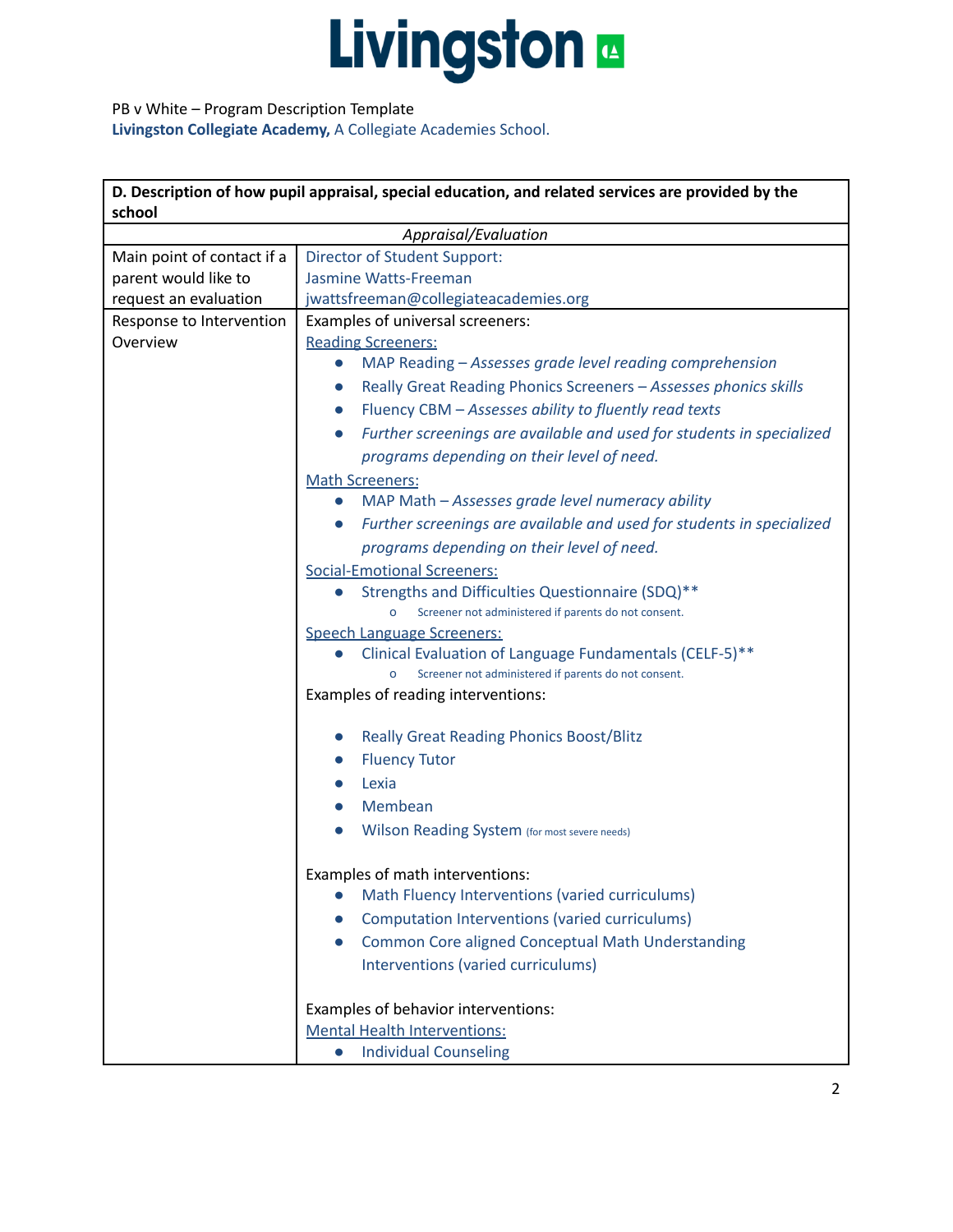### PB v White – Program Description Template

|                              | <b>Targeted Group Counseling</b>                                                                         |
|------------------------------|----------------------------------------------------------------------------------------------------------|
|                              | Groups target skill building that could include but are not<br>o                                         |
|                              | limited to; anger management, motivation, anxiety, social                                                |
|                              | skills, etc.                                                                                             |
|                              | Tiered System of Behavior Supports: Every CA school has a continuum of                                   |
|                              | behavioral supports that increase in intensity as the student's level of need                            |
|                              | increases. These supports could include, but are not limited to:                                         |
|                              | Behavior Contracts with advisors and teachers                                                            |
|                              | Check-In/Check-Out systems<br>$\bullet$                                                                  |
|                              | <b>Individualized Behavior Intervention Plans</b>                                                        |
|                              | Teacher consultation with mental health professional to collaborate                                      |
|                              | on appropriate behavior supports within the regular education                                            |
|                              | classroom.                                                                                               |
|                              |                                                                                                          |
| <b>School Building Level</b> | Members of the SBLC team:                                                                                |
| Committee (SBLC)             | Director of Student Support (DSS)<br>$\bullet$                                                           |
|                              | <b>Manager of MTSS</b><br>$\bullet$                                                                      |
|                              | Director of Mental Health (DMHS)<br>$\bullet$                                                            |
|                              | Director of Curriculum and Instruction (DCI)<br>$\bullet$                                                |
|                              | <b>General Education Teachers (as needed)</b><br>$\bullet$                                               |
|                              | Grade level Culture Deans (as needed)<br>$\bullet$                                                       |
|                              | Director of Pupil Appraisal (as needed)<br>$\bullet$                                                     |
|                              | Example engagements with parents: CA schools believe that parents are                                    |
|                              | important members of a student's intervention process. We work to include                                |
|                              | parents as much as possible when it is suspected a student may need more                                 |
|                              | intense intervention and/or interventions for the first time.                                            |
|                              |                                                                                                          |
|                              | Parents are informed about intervention at multiple points in a process                                  |
|                              | toward SBLC:                                                                                             |
|                              | 1. Parents are contacted when the school identifies a student at risk                                    |
|                              | and in need of an intervention area.                                                                     |
|                              | Parents are contacted when the school's SBLC team suspects that<br>2.                                    |
|                              | the student may need more intervention, has made adequate                                                |
|                              | growth and no longer requires interventions and/or is                                                    |
|                              | recommended for a special education evaluation under Bulletin                                            |
|                              | 1508.                                                                                                    |
|                              | Parent permission is obtained for any screenings and/or evaluations.<br>3.                               |
|                              |                                                                                                          |
|                              | Example decisions SBLC team can make:                                                                    |
|                              | SBLC team decisions could include the following:<br>Conduct no further action at this time.<br>$\bullet$ |
|                              |                                                                                                          |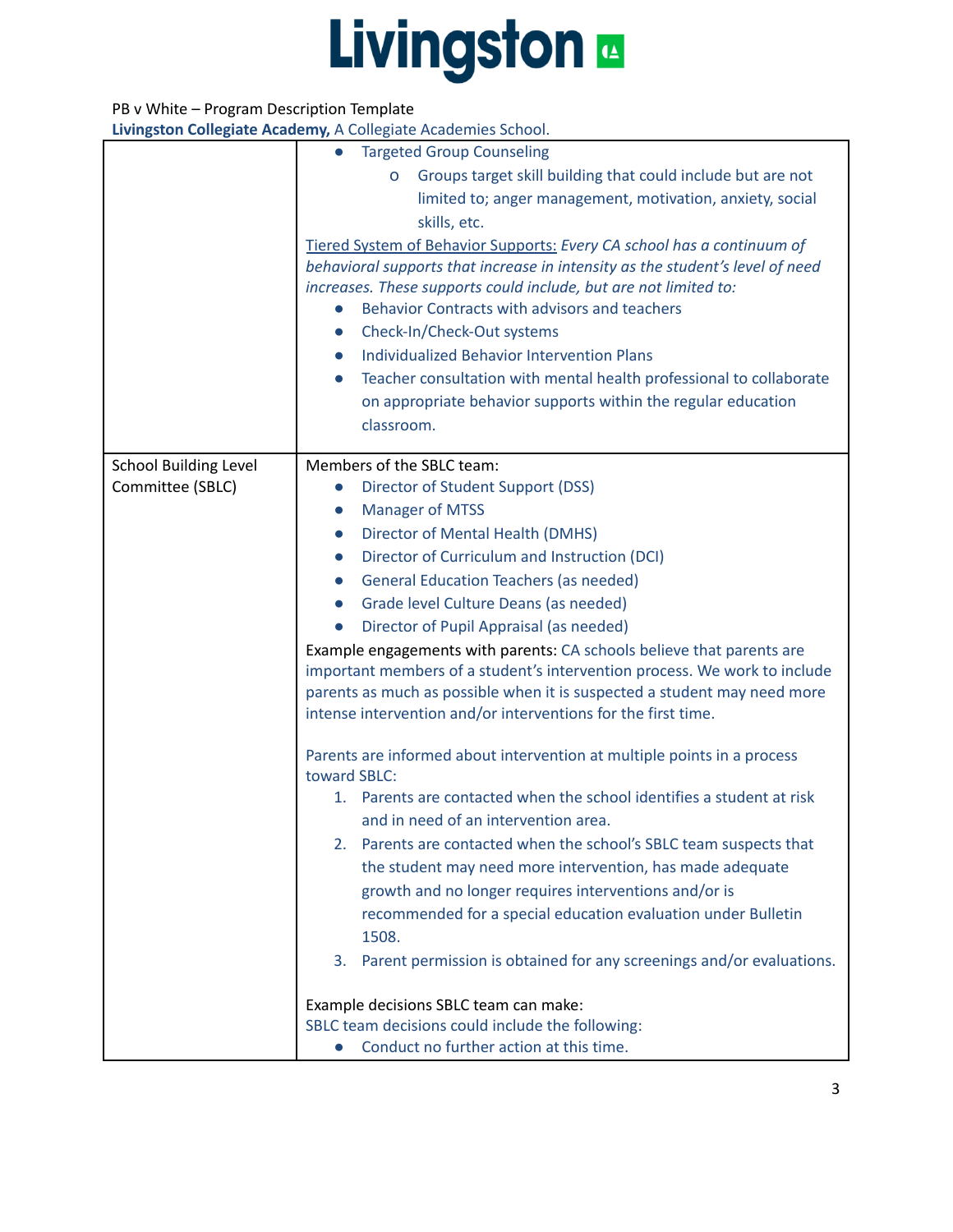#### PB v White – Program Description Template

|                | $\frac{1}{2}$ . New example, $\frac{1}{2}$ , $\frac{1}{2}$ . So the grace $\frac{1}{2}$ readers the solid subset |  |
|----------------|------------------------------------------------------------------------------------------------------------------|--|
|                | Continue current intervention and progress monitoring through the<br>$\bullet$                                   |  |
|                | RTI process.                                                                                                     |  |
|                | Conduct additional interventions through the RTI process.<br>$\bullet$                                           |  |
|                | Refer the student to the appropriate committee to conduct a Section<br>$\bullet$                                 |  |
|                | 504 evaluation.                                                                                                  |  |
|                | Refer the student to pupil appraisal personnel for support services<br>$\bullet$                                 |  |
|                | Refer the student to pupil appraisal personnel for an individual<br>$\bullet$                                    |  |
|                | evaluation if an exceptionality is suspected.                                                                    |  |
|                |                                                                                                                  |  |
|                |                                                                                                                  |  |
| Appraisal Team | Members of appraisal team:                                                                                       |  |
|                | <b>Team members always present:</b>                                                                              |  |
|                | Director of Pupil Appraisal Services (full-time team member)<br>$\bullet$                                        |  |
|                | <b>Director of Student Support</b><br>$\bullet$                                                                  |  |
|                | <b>Intervention Compliance Coordinator</b><br>$\bullet$                                                          |  |
|                | Team members present as needed:                                                                                  |  |
|                | <b>General Education Teachers</b><br>$\bullet$                                                                   |  |
|                | <b>Special Education Case Manager</b><br>$\bullet$                                                               |  |
|                | Speech Language Pathologist (full-time team member)<br>$\bullet$                                                 |  |
|                | Social Worker/Counselor (full-time team member)<br>$\bullet$                                                     |  |
|                | Nurse (part-time team member)<br>$\bullet$                                                                       |  |
|                | <b>Occupational Therapist (contracted team member)</b><br>$\bullet$                                              |  |
|                | Physical Therapist (contracted team member)<br>$\bullet$                                                         |  |
|                | Adapted Physical Education Teacher (contracted team member)<br>$\bullet$                                         |  |
|                | Audiologist (contracted team member)<br>$\bullet$                                                                |  |
|                | <b>Orientation and Mobility (contracted team member)</b><br>$\bullet$                                            |  |
|                | Doctor (contracted team member)                                                                                  |  |
|                | Example engagements with parents: CA schools believe that parents are                                            |  |
|                | important members of a student's evaluation process. We work to include                                          |  |
|                | parents from the time a student is identified as needing further intervention                                    |  |
|                | to the time the report is disseminated. We believe that partnership with                                         |  |
|                | parents is central to this process and provide multiple access points for them                                   |  |
|                | to be meaningfully included.                                                                                     |  |
|                | Parents are contacted at many points in the evaluation process:                                                  |  |
|                | Parents are contacted when the school identifies a student as at risk<br>1.                                      |  |
|                | and in need of an intervention area.                                                                             |  |
|                | Parents are contacted when the schools SBLC team suspects that the<br>2.                                         |  |
|                | student may need more intervention, has made adequate growth                                                     |  |
|                | and no longer requires interventions and/or is recommended for a                                                 |  |
|                | special education evaluation under Bulletin 1508.                                                                |  |
|                | Parents are present for second meeting to finalize decision to<br>3.                                             |  |
|                | evaluate student and sign consent for evaluation at this time.                                                   |  |
|                | Parents participate as a part of the evaluation process, including<br>4.                                         |  |
|                |                                                                                                                  |  |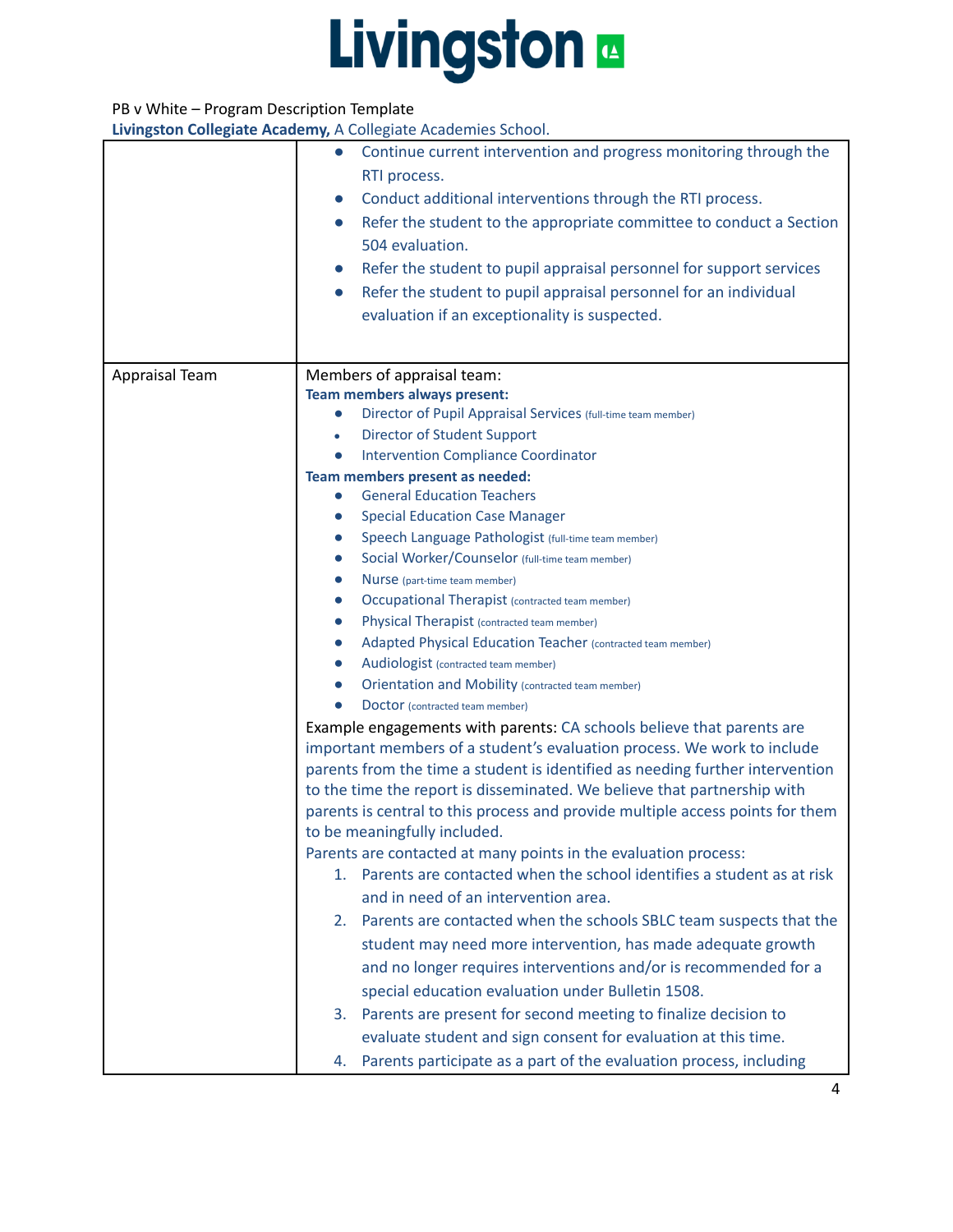#### PB v White – Program Description Template

|                         | being interviewed as a part of the evaluation.                                 |  |
|-------------------------|--------------------------------------------------------------------------------|--|
|                         | 5. Parents are present at the time the evaluation is disseminated to the       |  |
|                         | IEP team.                                                                      |  |
|                         | 6. Parents are invited and present at the IEP (within 30 days after            |  |
|                         | evaluation dissemination) to incorporate the new evaluation into               |  |
|                         | their student's IEP.                                                           |  |
|                         |                                                                                |  |
|                         | Example decisions appraisal team can make:                                     |  |
|                         | Student qualifies for disability under IDEA - second identification for        |  |
|                         | students to qualify for special education the first time.                      |  |
|                         | Student no longer qualifies for disability under IDEA - student no             |  |
|                         | longer meets requirements to receive special education services.               |  |
|                         | Student needs a more (or less) restrictive environment to meet their           |  |
|                         | educational, social emotional, and/or functional needs.                        |  |
|                         | Student's disability category has changed. (For example, student               |  |
|                         | changes from SLI, speech only, to SLD in the area of basic reading.)           |  |
|                         | All decisions are accompanied with recommendations by the                      |  |
|                         | evaluation team on next steps given any of the above decisions.                |  |
|                         |                                                                                |  |
|                         | Instructional and Related Services Provision and Staffing                      |  |
| Specialized Instruction | # Special Education Teachers: 9                                                |  |
|                         | # Paraprofessionals: 4                                                         |  |
|                         | Examples of curricula:                                                         |  |
|                         | Content and curriculum are individualized by specialized program,              |  |
|                         | RTI based intervention and/or course student is enrolled in. Most              |  |
|                         | content curricula is written by the CA curriculum team, which                  |  |
|                         | includes both academic interventionists and special education                  |  |
|                         | teachers. Some other curriculums and interventions that are used               |  |
|                         | (based on student need) include:                                               |  |
|                         | <b>o</b> Zearn                                                                 |  |
|                         | Read180<br>о                                                                   |  |
|                         | <b>Phonics Boost/Blitz</b><br>O                                                |  |
|                         | <b>Wilson Reading System</b><br>O                                              |  |
|                         | EngageNY<br>$\mathsf{o}$                                                       |  |
|                         | All curricula is selected for each individual student based on their quarterly |  |
|                         | benchmarks as outlined in their Individualized Education Plan (IEP).           |  |
|                         | Success/mastery towards IEP goals and progress in general education is         |  |
|                         | reviewed quarterly to ensure student is making progress. If student is not     |  |
|                         | making progress, families are notified via the IEP Progress Reporting process. |  |
|                         | This may trigger an IEP team meeting to explore a different and more           |  |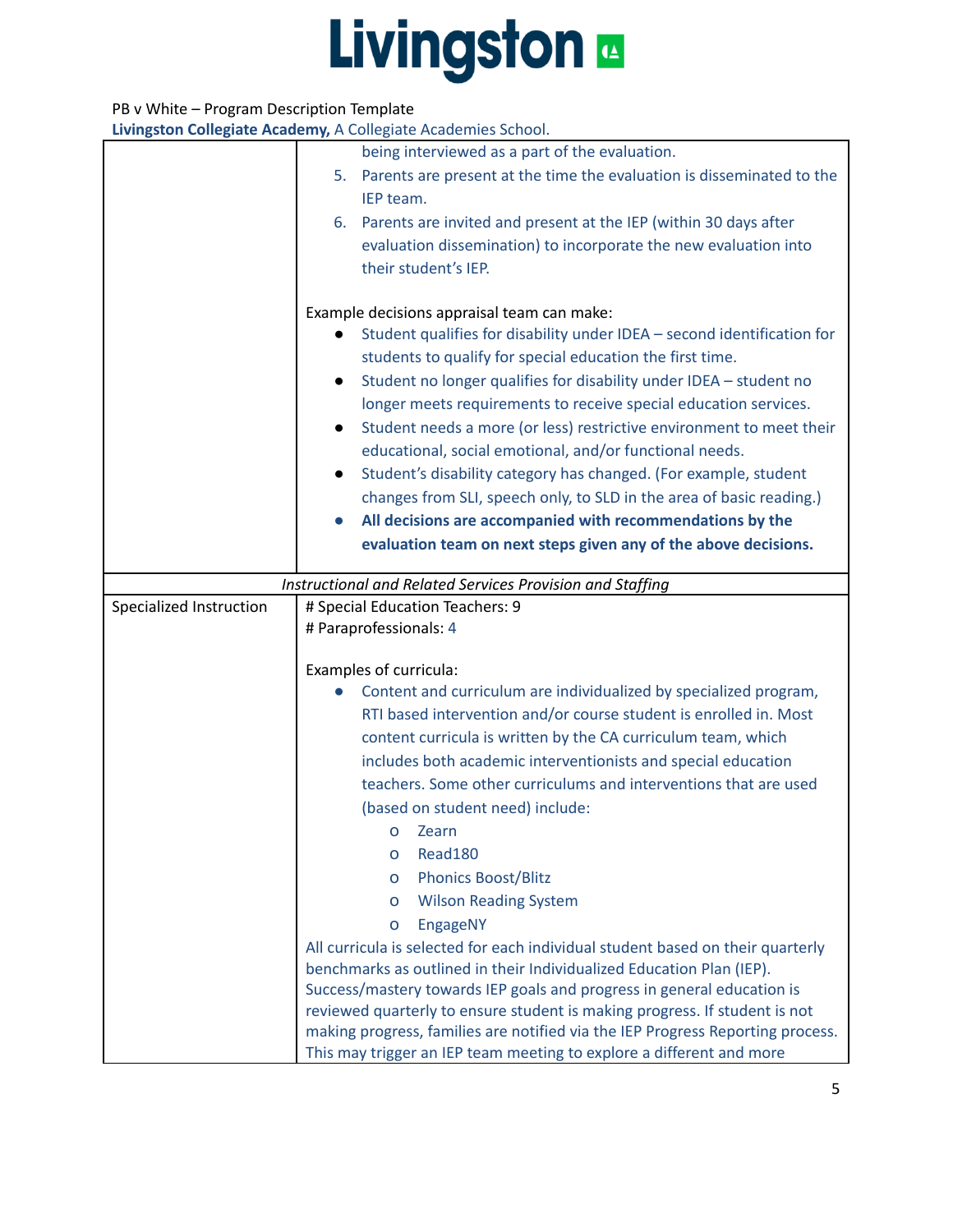#### PB v White – Program Description Template

|                            | effective way to ensure student progress, which may include a change in<br>curricular programming. |  |  |
|----------------------------|----------------------------------------------------------------------------------------------------|--|--|
|                            |                                                                                                    |  |  |
| Speech/language            | # On staff or contracted from external provider:                                                   |  |  |
|                            | LCA has 1 full-time Speech Language Pathologist on staff.                                          |  |  |
|                            | If not currently providing service, plan to deliver service in future: $n/a$                       |  |  |
| Audiology                  | # On staff or contracted from external provider:                                                   |  |  |
|                            | Collegiate Academies schools have a contract agreement with New Orleans                            |  |  |
|                            | Speech and Hearing to provide Audiology services per individual student                            |  |  |
|                            | need.                                                                                              |  |  |
|                            | If not currently providing service, plan to deliver service in future: $n/a$                       |  |  |
| Counseling (mental         | # On staff or contracted from external provider:                                                   |  |  |
| health and other           | LCA has 2 full-time mental health providers on staff.                                              |  |  |
| therapies)                 | If not currently providing service, plan to deliver service in future: n/a                         |  |  |
| Occupational therapy       | # On staff or contracted from external provider:                                                   |  |  |
|                            | LCA will provide services with a shared Occupational Therapist that                                |  |  |
|                            | additionally will work at other CA campuses to ensure all students in need of                      |  |  |
|                            | OT services are adequately served.                                                                 |  |  |
|                            | If not currently providing service, plan to deliver service in future:                             |  |  |
| Physical therapy           | # On staff or contracted from external provider:                                                   |  |  |
|                            | LCA will provide services with a shared Physical Therapist that additionally                       |  |  |
|                            | will work at other CA campuses to ensure all students in need of PT services                       |  |  |
|                            | are adequately served.                                                                             |  |  |
|                            | If not currently providing service, plan to deliver service in future: n/a                         |  |  |
| Health/Nursing services    | # On staff or contracted from external provider:                                                   |  |  |
|                            | All Collegiate Academies schools have a nurse on campus and contract with                          |  |  |
|                            | a part-time doctor to provide health and nursing services.                                         |  |  |
|                            | If not currently providing service, plan to deliver service in future: n/a                         |  |  |
| Orientation and mobility   | Describe accessibility accommodations available to students:                                       |  |  |
| services and accessibility | Orientation and mobility services at Collegiate Academies work to meet the                         |  |  |
| (including interpreting    | need of individual students as defined by their IEP team, special education                        |  |  |
| services)                  | evaluation and further screenings. Some accommodations that can be made                            |  |  |
|                            | available to a student include: Braille, training with assistive technology,                       |  |  |
|                            | interpreting, etc.                                                                                 |  |  |
|                            | # On staff or contracted from external provider:                                                   |  |  |
|                            | LCA contracts with an Orientation and Mobility provider through Lighthouse                         |  |  |
|                            | for the Blind                                                                                      |  |  |
|                            | If not currently providing service, plan to deliver service in future: n/a                         |  |  |
| Adaptive physical          | # On staff or contracted from external provider:                                                   |  |  |
| education                  | LCA will provide services with a shared Adapted Physical Education teacher                         |  |  |
|                            | that additionally will work at other CA campuses to ensure all students in                         |  |  |
|                            | need of APE services are adequately served.                                                        |  |  |
|                            | If not currently providing service, plan to deliver service in future: Services                    |  |  |
|                            | were temporarily suspended during the 20-21 School Year due to COVID                               |  |  |
|                            | protocols during virtual learning. APE will resume next school year and                            |  |  |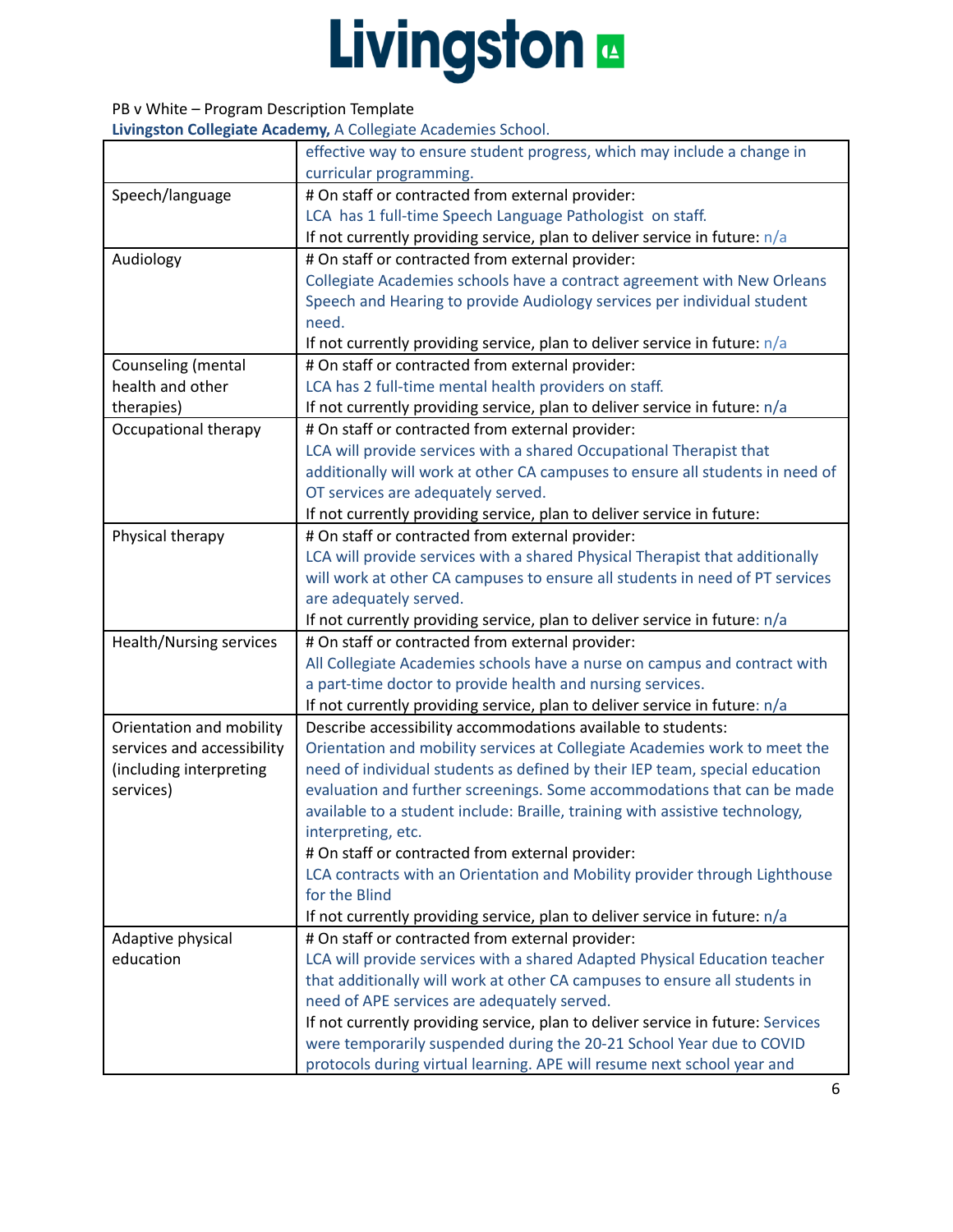### PB v White – Program Description Template

|                      | compensatory plans will be offered where appropriate.                       |  |  |  |
|----------------------|-----------------------------------------------------------------------------|--|--|--|
| Specialized          | Methods of transportation:                                                  |  |  |  |
| Transportation       | Collegiate Academies' contract with our bus provider includes specialized   |  |  |  |
|                      | transportation for students as outlined on their Individualized Education   |  |  |  |
|                      | Plan (IEP).                                                                 |  |  |  |
|                      | If not currently providing service, plan to deliver service in future: n/a  |  |  |  |
| Assistive Technology | Examples of supports:                                                       |  |  |  |
|                      | Any student in a Collegiate Academies school can access appropriate         |  |  |  |
|                      | assistive technology in a variety of ways to ensure they are maximally      |  |  |  |
|                      | independent in their courses and life. Assistive Technology partners and    |  |  |  |
|                      | providers include:                                                          |  |  |  |
|                      | 1. CA has an active partnership with LATI to assist schools and students    |  |  |  |
|                      | appropriately identify individual student assistive technology needs        |  |  |  |
|                      | and resources.                                                              |  |  |  |
|                      | CA's Speech Pathology department works to identify, outfit and train<br>2.  |  |  |  |
|                      | students on how to use meaningful and personalized Augmentative             |  |  |  |
|                      | <b>Communication Devices.</b>                                               |  |  |  |
|                      | 3.<br>CA contracts with Lighthouse for the blind to ensure any devices that |  |  |  |
|                      | specifically would assist students with vision and hearing based            |  |  |  |
|                      | needs are appropriately identified and provided.                            |  |  |  |
|                      | CA's Occupational Therapist works with families and the school to<br>4.     |  |  |  |
|                      | ensure all needed assistive technology is present to ensure effective       |  |  |  |
|                      | participation in classroom curriculum.                                      |  |  |  |
|                      |                                                                             |  |  |  |

| E. Description of how the school plans to provide the continuum of special education placements for<br>students whose IEP placement is outside of the regular education setting |                                             |                                            |                                                  |
|---------------------------------------------------------------------------------------------------------------------------------------------------------------------------------|---------------------------------------------|--------------------------------------------|--------------------------------------------------|
|                                                                                                                                                                                 |                                             |                                            |                                                  |
|                                                                                                                                                                                 | Description of Supports<br>within Inclusion | Description of Supports<br>within Bocourco | Description of Supports<br>within Colf Contained |

|             | within Inclusion                                                                                                                                                                                                                                                                                                                                                          | within Resource                                                                                                                                                                                                                            | within Self-Contained                                                                                                                                                                                                                            |
|-------------|---------------------------------------------------------------------------------------------------------------------------------------------------------------------------------------------------------------------------------------------------------------------------------------------------------------------------------------------------------------------------|--------------------------------------------------------------------------------------------------------------------------------------------------------------------------------------------------------------------------------------------|--------------------------------------------------------------------------------------------------------------------------------------------------------------------------------------------------------------------------------------------------|
| $9/T9 - 12$ | LCA will have a Learning<br>Specialist at each grade level<br>providing support of students<br>in general education settings<br>reaching their IEP and course<br>goals. This role will ensure<br>that supports are in place<br>and appropriately<br>implemented for all students<br>receiving them, in addition<br>they provide specialized<br>instruction in the form of | - Collegiate Academies<br>schools provide<br>resource-style courses to<br>serve the needs of students<br>who need more support<br>academically and/or<br>social-emotionally to reach<br>their IEP, course and<br>post-high school goals.** | - Collegiate Academies<br>schools provide self-<br>contained program supports<br>to serve the needs of<br>students with more intense<br>academic and/or social<br>emotional needs to reach<br>their IEP, course and<br>post-high school goals.** |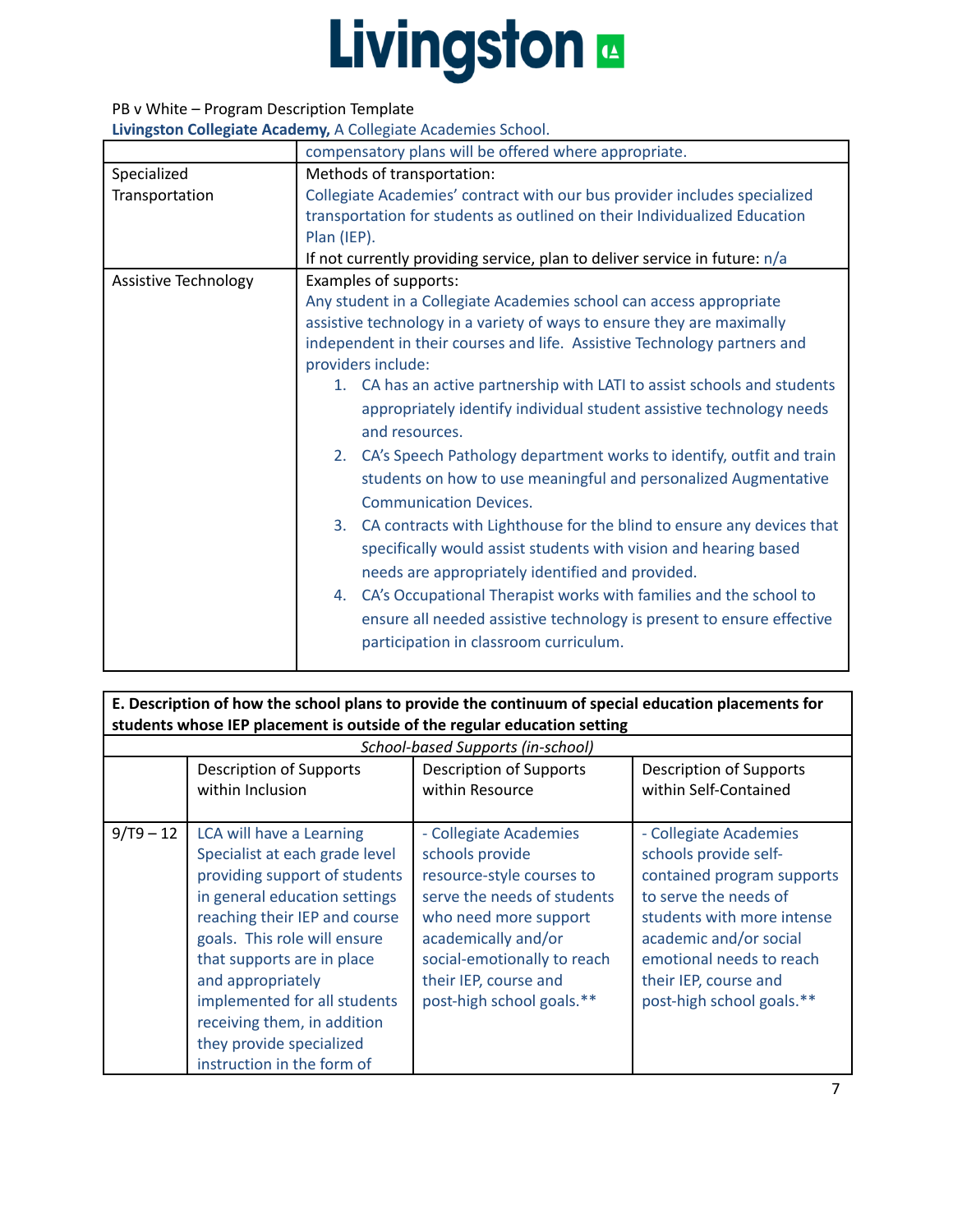#### PB v White – Program Description Template

**Livingston Collegiate Academy,** A Collegiate Academies School.

| both a co-teaching model             |  |
|--------------------------------------|--|
| and resource room as                 |  |
| needed.                              |  |
| - Every Collegiate Academies         |  |
| student with an                      |  |
| <b>Individualized Education Plan</b> |  |
| has a case manager who               |  |
| regularly monitors data,             |  |
| partners with teachers,              |  |
| partners with families and           |  |
| works with the student to            |  |
| ensure success toward IEP            |  |
| goals and goals within               |  |
| general education curriculum         |  |
| through a variety of tools and       |  |
| resources. **                        |  |
| - In collaboration with other        |  |
| leaders and teachers across          |  |
| the campus the Mananager             |  |
| of MTSS will lead EWS (Early         |  |
| Warning Systems) systems for         |  |
| grade levels. As a part of           |  |
| EWS, targeted data metrics           |  |
| will be reviewed regularly to        |  |
| ensure all students are on           |  |
| track for meeting appropriate        |  |
| and rigorous goals, and if not       |  |
| on track, interventions are          |  |
| quickly initiated.                   |  |
| - Collegiate Academies               |  |
| schools provide a robust             |  |
| multi-tiered system of               |  |
| supports, including academic         |  |
| interventions, targeted              |  |
| mental health services and a         |  |
| behavior intervention                |  |
| continuum.                           |  |

\*\*Collegiate Academies (CA) schools work to provide a continuum of services to ensure that every student is in their least restrictive environment and constantly working toward their rigorous post-high school opportunity. Every CA school works with the IEP team, including the family and student, to ensure that each student is participating in the programming that will most benefit his/her pathway toward success. This does not always perfectly fit into the three categories listed above. A student can be included in a special program (as listed below), but that does not mean that their services in that program are self-contained. Our special programs and services act as a part of the larger school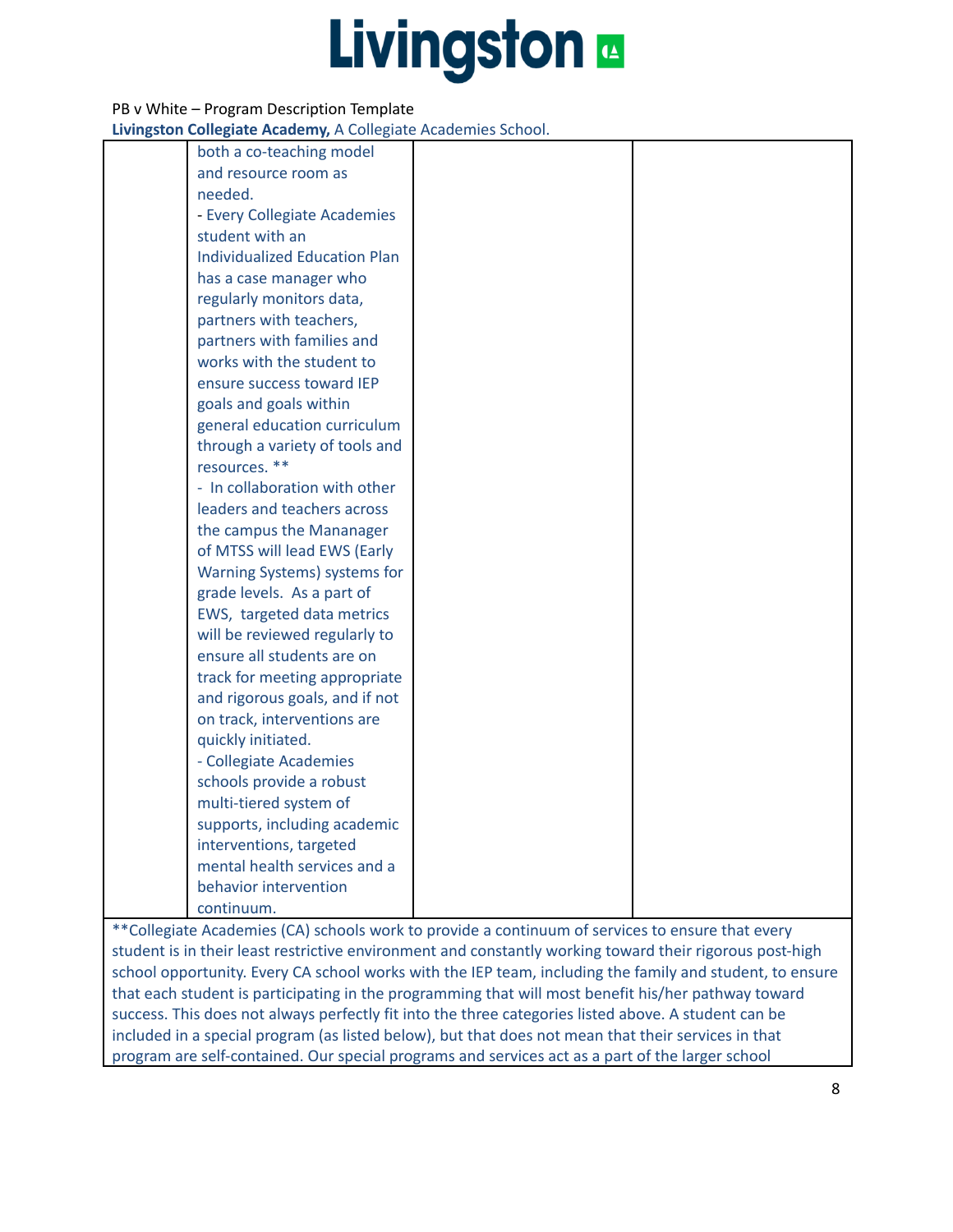### PB v White – Program Description Template

|                         | community to ensure that every student is able to access the community academically, socially and<br>functionally to the greatest extent possible and appropriate. |  |  |
|-------------------------|--------------------------------------------------------------------------------------------------------------------------------------------------------------------|--|--|
| Description of extended | Identification: Students are identified as needing extended school year                                                                                            |  |  |
| school year services:   | services by screening categories outlined in students' IEPs and using data that                                                                                    |  |  |
|                         | is aligned to their IEP's instructional plans.                                                                                                                     |  |  |
|                         |                                                                                                                                                                    |  |  |
|                         | Delivery: Collegiate Academies' schools provide extended school year                                                                                               |  |  |
|                         | services to students who qualify for individual screening areas. Extended year                                                                                     |  |  |
|                         | services are delivered alongside typical summer school and individualized                                                                                          |  |  |
|                         | based on student's need and least restrictive environment as outlined in the                                                                                       |  |  |
|                         | Extended School Year IEP (ESY IEP).                                                                                                                                |  |  |
| Description of          | Criteria for participation: IEP Team recommendations based on academic,                                                                                            |  |  |
| specialized program(s): | social and functional data and special education evaluation<br>recommendations.                                                                                    |  |  |
|                         |                                                                                                                                                                    |  |  |
|                         | Delivery:                                                                                                                                                          |  |  |
|                         | Collegiate Academies Schools work to provide a continuum of special                                                                                                |  |  |
|                         | education and intervention services and programming. Specialized programs<br>that exist within this continuum of services include:                                 |  |  |
|                         | <b>REACH</b>                                                                                                                                                       |  |  |
|                         |                                                                                                                                                                    |  |  |
|                         | Supports in this program include courses and services that<br>O                                                                                                    |  |  |
|                         | work toward goals in the areas of developmental literacy and                                                                                                       |  |  |
|                         | math alongside building transition skills to support students                                                                                                      |  |  |
|                         | as they progress toward rigorous post-high school                                                                                                                  |  |  |
|                         | opportunities. Participation in this program can resemble                                                                                                          |  |  |
|                         | what may be deemed more of a self-contained style of                                                                                                               |  |  |
|                         | instruction for some students, while it may resemble more of                                                                                                       |  |  |
|                         | a resource style of instruction for other students.                                                                                                                |  |  |
|                         | Students participating in REACH participate in targeted<br>O                                                                                                       |  |  |
|                         | transition instruction and typically have an on-campus                                                                                                             |  |  |
|                         |                                                                                                                                                                    |  |  |
|                         | internship to generalize employment skills.                                                                                                                        |  |  |
|                         | The teacher and case manager for this program works to<br>$\mathsf{o}$                                                                                             |  |  |
|                         | provide holistic supports by regularly collaborating with the                                                                                                      |  |  |
|                         | speech pathologist, mental health professional and other                                                                                                           |  |  |
|                         | related service providers serving students in the program.                                                                                                         |  |  |
|                         | All students who participate in the program meaningfully<br>$\mathsf{o}$                                                                                           |  |  |
|                         | participate in larger school-wide structures, activities and                                                                                                       |  |  |
|                         | events.                                                                                                                                                            |  |  |
|                         | A typical disability category of a student participating in this<br>$\mathsf{o}$                                                                                   |  |  |
|                         | program includes mild Intellectual Disability and Autism.                                                                                                          |  |  |
|                         | However, it is critical to note that Collegiate Academies                                                                                                          |  |  |
|                         |                                                                                                                                                                    |  |  |
|                         | schools do not place in programs based on disability                                                                                                               |  |  |
|                         | category.                                                                                                                                                          |  |  |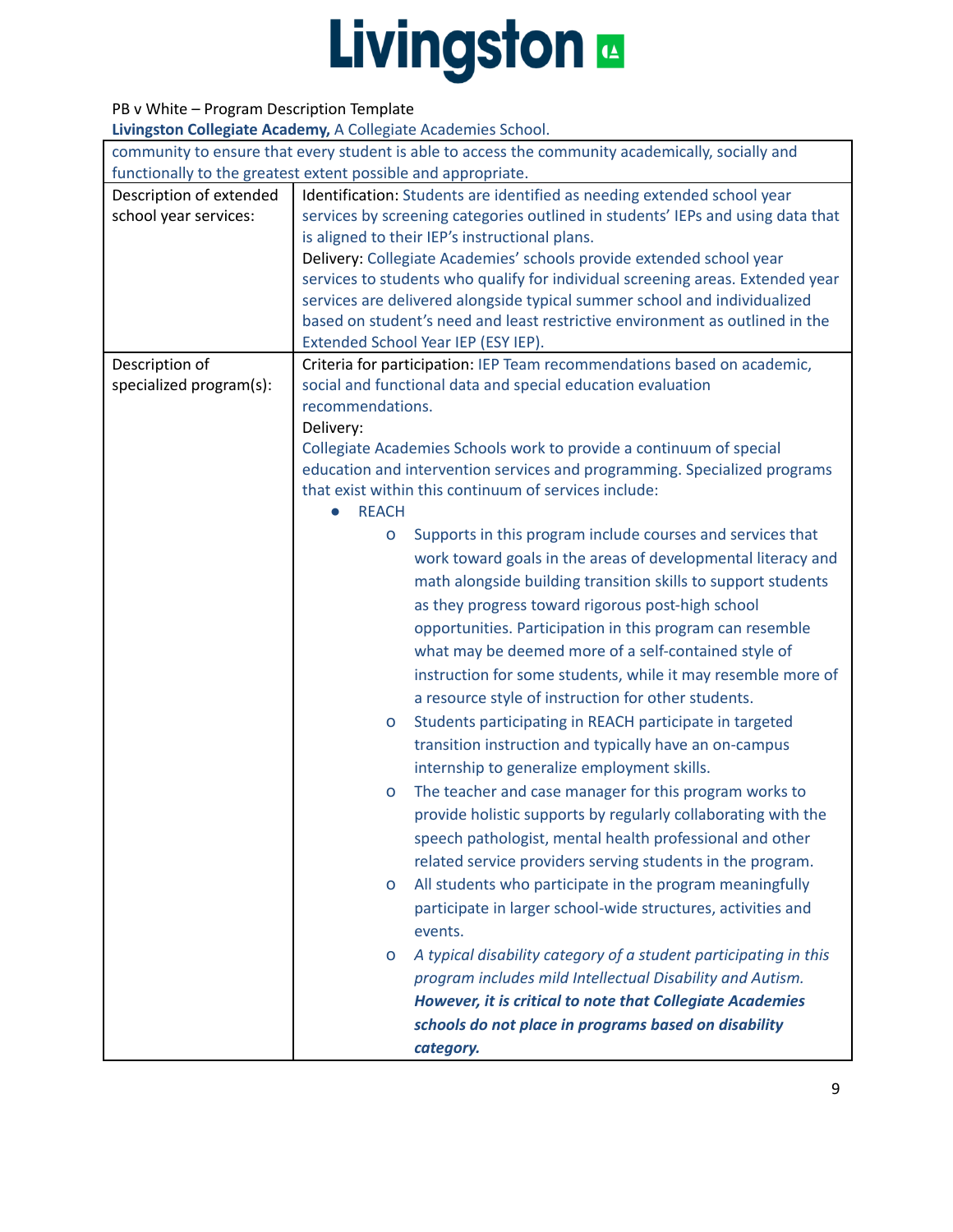#### PB v White – Program Description Template

| $\bullet$ | <b>Essential Skills</b>                                                     |
|-----------|-----------------------------------------------------------------------------|
| O         | Supports in this program include courses and services that                  |
|           | work toward goals in the areas of developmental literacy and                |
|           | math alongside building transition skills to support students               |
|           | as they progress toward rigorous post-high school                           |
|           | opportunities. Participation in this program can resemble                   |
|           | what may be deemed more of a self-contained style of                        |
|           | instruction for some students, while it may resemble more of                |
|           | a resource style of instruction for other students.                         |
| о         | Students participating in Essential Skills participate in                   |
|           | targeted transition instruction and typically have an                       |
|           | on-campus internship to generalize employment skills.                       |
| о         | Assistive technology identification, education and supports                 |
|           | that work toward independence are strategically addressed                   |
|           | for students in need of devices.                                            |
| о         | The teacher and case manager for this program works to                      |
|           | provide holistic supports by regularly collaborating with the               |
|           | speech pathologist, mental health professional and other                    |
|           | related service providers serving students in the program.                  |
| о         | All students that participate in the program meaningfully                   |
|           | participate in larger school-wide structures, activities and                |
|           | events.                                                                     |
| o         | A typical disability category of a student participating in this            |
|           | program include; severe to moderate Intellectual Disability                 |
|           |                                                                             |
|           | and Autism. However, it is critical to note that Collegiate                 |
|           | Academies schools do not place in programs based on<br>disability category. |
|           | Journey Program (JP)                                                        |
|           | Students participating in the Journey Program have access to                |
| o         |                                                                             |
|           | a continuum of academic supports based on individualized                    |
|           | needs.                                                                      |
| $\circ$   | Students participating in the Journey Program receive                       |
|           | increased counseling and mental health supports throughout                  |
|           | their day.                                                                  |
| o         | Students participating in the Journey Program participate in                |
|           | increased positive behavior incentive programming based on                  |
|           | progress toward their individualized behavior and social                    |
|           | goals.                                                                      |
| о         | Students participating in the Journey Program all have                      |
|           | individualized behavior intervention plans (BIPs).                          |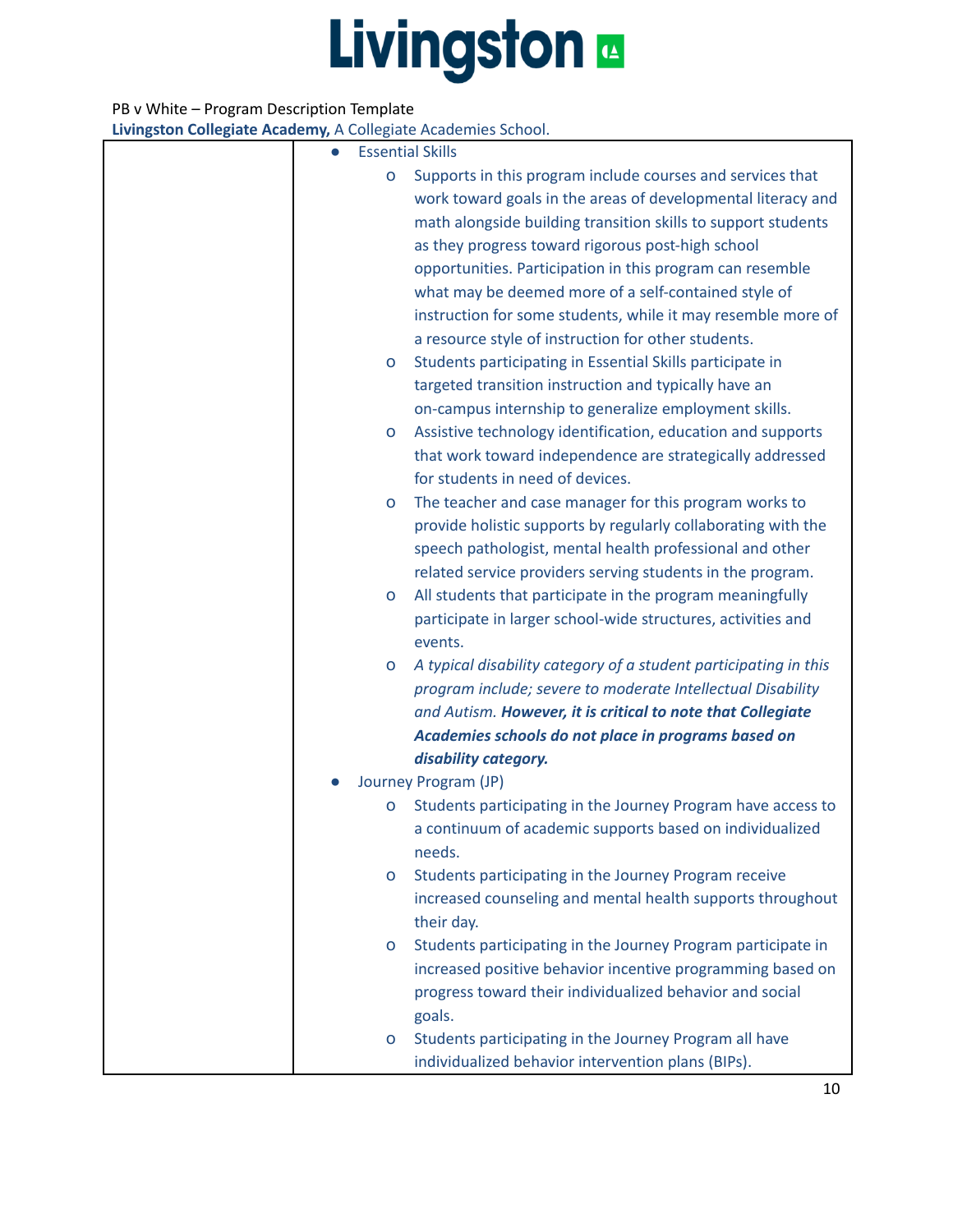#### PB v White – Program Description Template

| 0 | Staff will work to ensure the needs of the students enrolled in                                                                                                                                                                                                                                                                   |
|---|-----------------------------------------------------------------------------------------------------------------------------------------------------------------------------------------------------------------------------------------------------------------------------------------------------------------------------------|
|   | our Journey program academic needs are met. The Director                                                                                                                                                                                                                                                                          |
|   | of Student Support, School Leader and Journey Program                                                                                                                                                                                                                                                                             |
|   | Leads will work collaboratively to ensure a structured                                                                                                                                                                                                                                                                            |
|   | check-in/check-out intervention for all students who will                                                                                                                                                                                                                                                                         |
|   | benefit from this program.                                                                                                                                                                                                                                                                                                        |
|   | <b>Restorative Center</b>                                                                                                                                                                                                                                                                                                         |
| O | Criteria for Participation: All Collegiate Academies students are<br>eligible to participate in Restorative Programming (CARe) at CA                                                                                                                                                                                              |
|   | schools. Students participate in CARe programming when they<br>are involved in disciplinary incidents. CARe programming shifts<br>the approach of discipline to a practice that is restorative in an<br>effort to lower suspensions, increase student engagement and<br>academic success.                                         |
| о | Delivery: CARe serves all students at Collegiate Academies'<br>networks, including students with disabilities,                                                                                                                                                                                                                    |
|   | with restorative centers on every campus. While students<br>participate in restorative practices, they also receive support with<br>their academic and related service (Speech, Mental Health, etc.)<br>needs as outlined in their Individualized Education Plan (IEP).                                                           |
| о | While participating in restorative programming, students focus on                                                                                                                                                                                                                                                                 |
|   | restoring relationships that were harmed.                                                                                                                                                                                                                                                                                         |
|   | As a part of this process, students receive assistance in                                                                                                                                                                                                                                                                         |
|   | planning, practicing and having restorative conversations<br>with the community member harmed during the<br>infraction. The restorative center teammates also<br>provide accountability and support in ensuring that<br>students have the conversation and reflect on how to<br>approach the situation differently in the future. |
|   | Additionally, students receive support in choosing<br>ш<br>a restorative approach from the restorative center team,<br>which includes both mental health professionals and<br>teachers.                                                                                                                                           |
|   | Restorative Center teammates also work closely with<br>data to suggest additional interventions that a student<br>may need if trends suggest the need for more intensive<br>intervention.                                                                                                                                         |
| O | In the instance that a student is not ready to repair their                                                                                                                                                                                                                                                                       |
|   | relationship with the community and stays in                                                                                                                                                                                                                                                                                      |
|   | the restorative center for more than a couple of hours, they<br>continue their course-work on a bank of computers that                                                                                                                                                                                                            |
|   | classroom teachers keep current. Center staff can administer<br>exams.                                                                                                                                                                                                                                                            |
|   | A referral to the center does not mean a student has to<br>ш                                                                                                                                                                                                                                                                      |